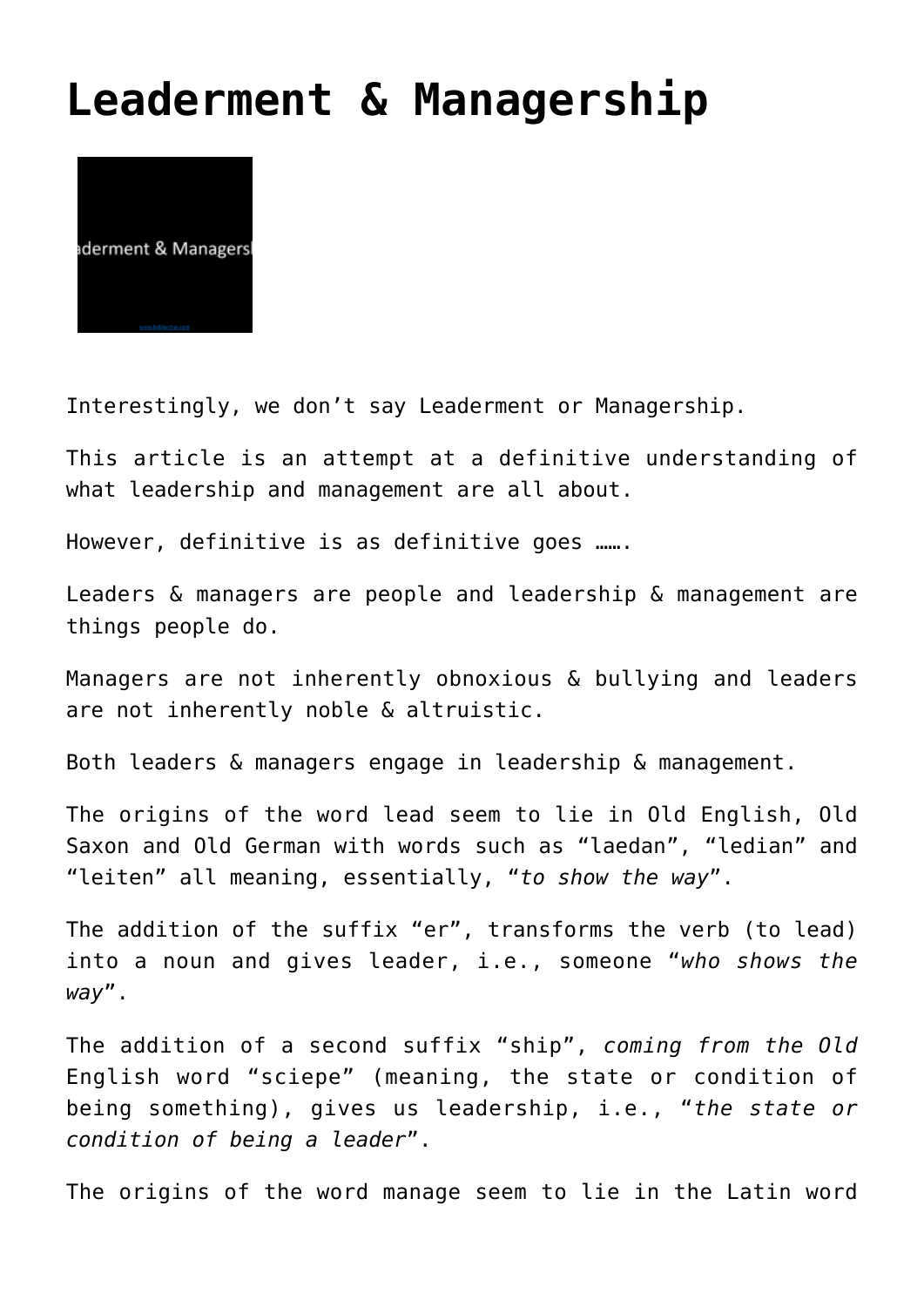"manus", meaning "to take in hand".

Again, the addition of the suffix "er", transforms the verb (to manage) into a noun and gives manager, i.e., someone, "*who takes things in hand*".

Replacing the suffix "er" with the suffix "ment" (meaning to make concrete), gives management, i.e., "*taking things in hand and making them concrete*".

If we follow the logic of the above, this gives us two quite different concepts, one, maybe more abstract, related to showing others where to go and the other, maybe more tangible, related to how to get there.

Clearly, in days of Yore, someone guiding people across dragon infested mountains, would need both the ability to motivate others to keep going and the ability to ensure supplies, horses, accommodation and the like for the journey.

So, where does that leave us today?

Many leadership definitions include terms such as influencing, motivating, encouraging and empowering; the GLOBE study defines leadership as, "*the ability of an individual to influence, motivate and enable others to contribute to the effectiveness and success of the organizations of which they are members*"

Management definitions include activities such as planning, organising, directing and controlling and is often defined "a set of activities directed at the efficient and effective utilization of resources in the pursuit of one or more (and often, organisational) goals".

Again, these definitions make a distinction between, "creating a desire to go somewhere" and "providing the resources to get there"

Leadership and management seem to be two fairly different,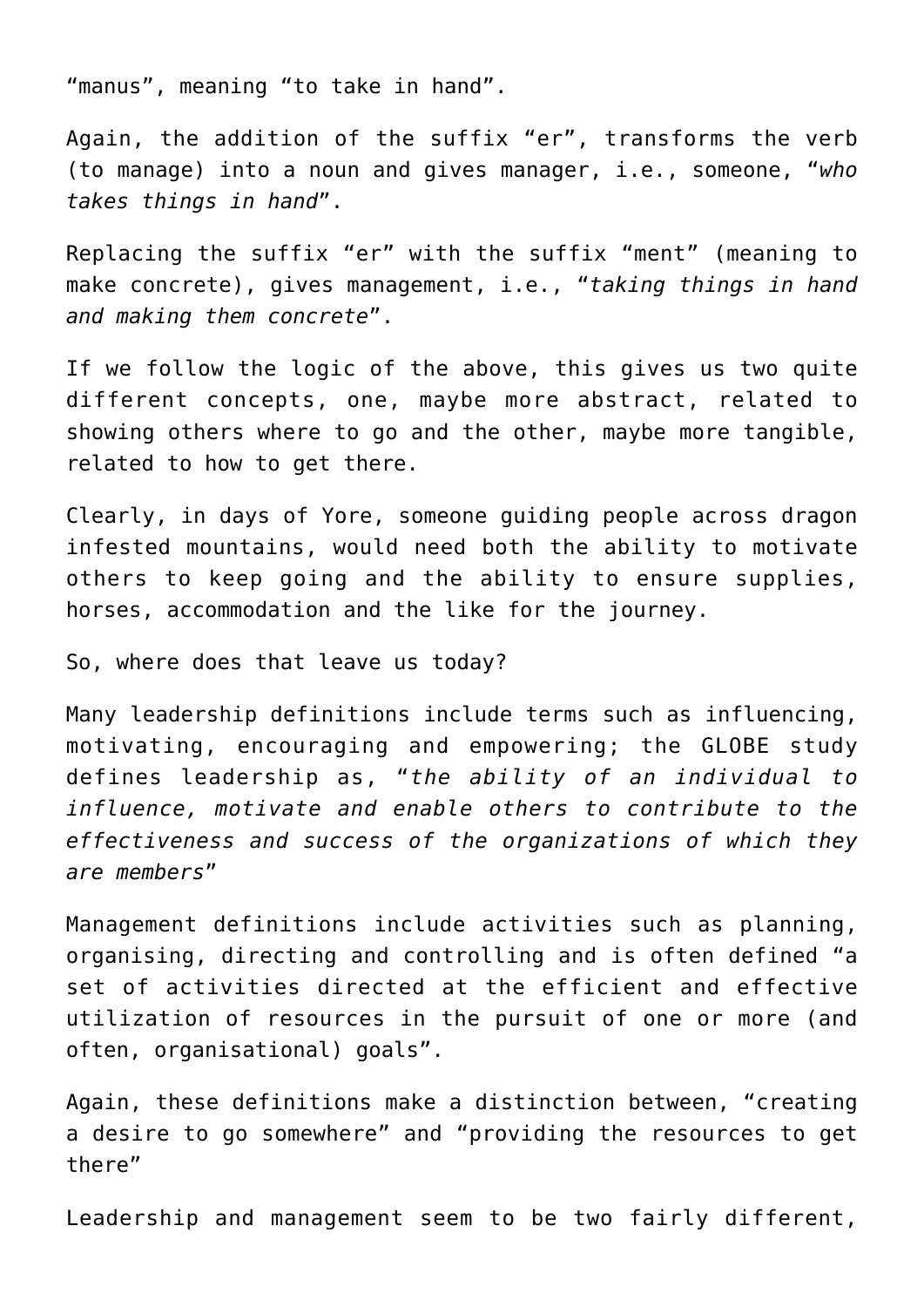albeit related, activities

But what about leaders and managers? Do leaders lead, while managers manage?

The idea of being "in first place" came about in the fifteenth century and the meaning "the front or leading place" is from the sixteenth century when, interestingly, it was actually stigmatized as a low, despicable word.

The modern noun manager seems to have been heavily influenced by the Old French word "manège" (which itself came from Italian maneggio), meaning "to handle, touch," especially "to control a horse". It was used in the early eighteenth century to designate someone "charged with conducting a house of business or public institution".

Today we often read that managers need to influence and that leaders are responsible for, or in control of, a group, organisation, country etc.

Leader and manager seem to be fairy interchangeable in the business world; I've worked with Project managers & project leaders, team leaders and team managers, programme leaders & programme managers – and they all seem to have similar job descriptions with aspects of both leadership & management.

However, when it comes to departments, it always seems to be department manager, I can't recall working with someone with the title "department leader".

As you move up the corporate echelons, we get Heads of, Directors, Managing Directors, Vice-Presidents, Presidents, CEO's, Chairperson ……..

Maybe those in the days of Yore, guiding people across dragon infested mountains, got it right; it would appear that whatever your title, you need a certain amount of leadership capacity/ability and a certain amount of management